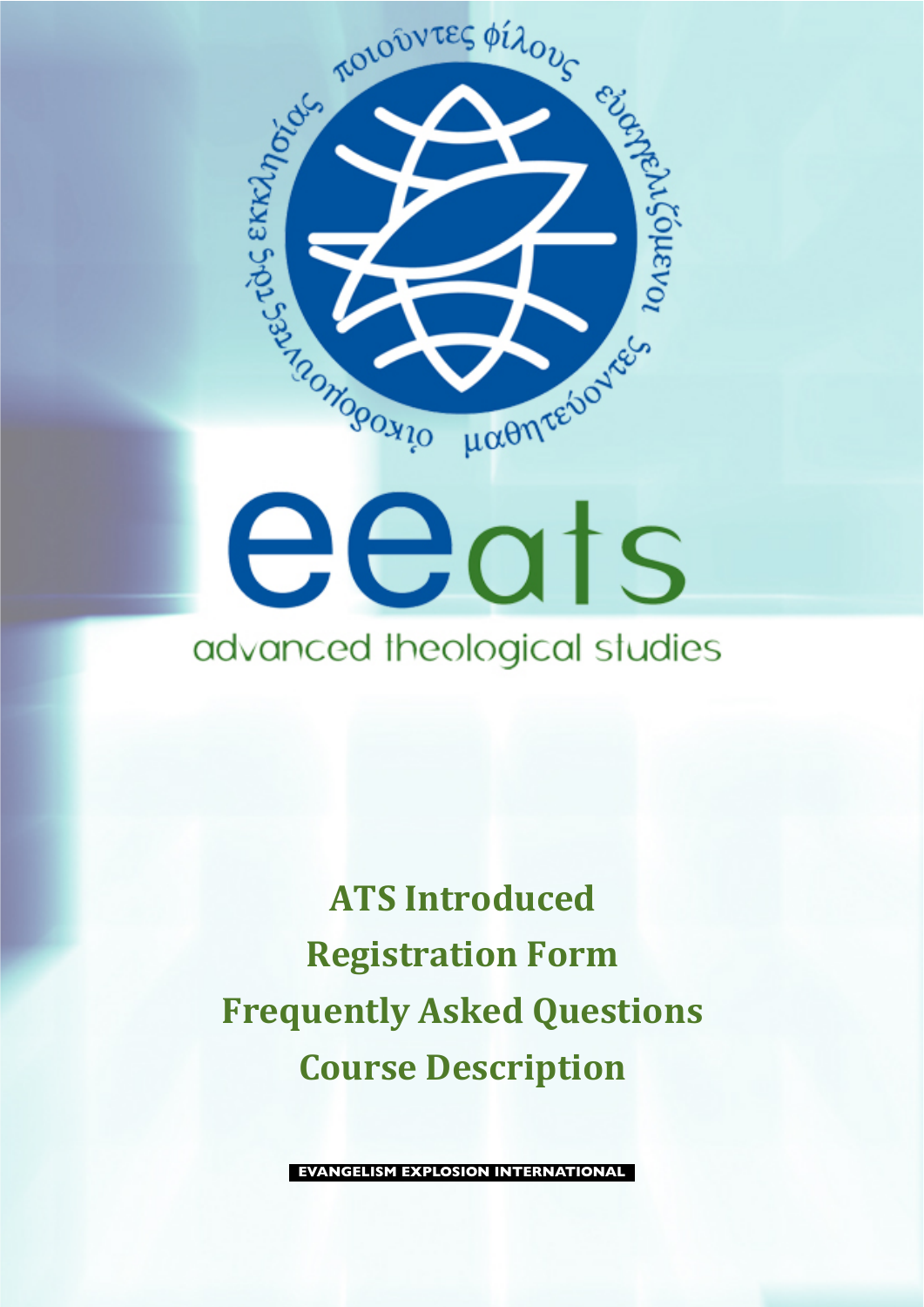



# **CONTENT**

#### **PAGE 1 INTRODUCTION OF ATS** See what the purpose and goals

of the ATS program are and how it will strengthen and enhance your ministry and the EE ministry in your nation.

### **PAGE 2 REGISTRATION FORM**

This registration form is provided to enable you to enroll in EE's Advanced Theological Studies program. Complete this form and send it to: [eeats@eeworks.org](mailto:eeats@eeworks.org)

#### **PAGE 3 Q & A**

Many questions have been asked about ATS. The most frequently asked questions provide a framework of answers that will give you an overview of the ATS program.

## **PAGE 4-8 COURSE DESCRIPTIONS**

The entire ATS curriculum is laid out on pages 4-8. These course descriptions allow participants to gain an overview of the width and breadth of each course.

# A new ministry of EE International for EE staff & leaders worldwide **Advanced Theological Studies (ATS)**

Introducing EE International's Advance Theological Studies program, or ATS for short. EE International initiated this FREE educational experience to assist our greatest resource – EE staff and leaders worldwide. We hope you or your friends and associates will decide to take advantage of this opportunity and enroll in this excellent program.

Let me tell you about EE ATS… we developed this program to help you to define your identity in Christ and your role in His great work. The courses you will take will increase your spiritual wisdom in ways that will: launch you into greater & more effective service and empower you to model to others how Christ's lordship governs your life and ministry.

But, we know we live in a world that threatens our spiritual growth and moral integrity. Temptation to compromise with the world, the flesh, and the devil is a constant reality. We also know secularism, materialism, and egoism pose as threats and they must be unmasked as frauds in light of the claims and demands of Jesus Christ.

Therefore, the ATS program will assist you:

! to take the risks necessary to break fresh ground in ministry • and to put your biblical convictions into practice, even when the price is high

ATS offers two study tracks: the first track is CMT or "Certificate of Ministry Track". This track is for those who have limited Bible School or theological training. We expect over 100 participants



will enroll in the CMT program in the next 3 years (see graph above). The second track is ACT or "Accredited Curriculum Track". Upon completion of ACT, participants will continue their studies program in a partner seminary in order to earn a Master of Arts degree. We expect over 20 participants to enroll in ACT in the next 3 years.

All that is taught in the ATS program will be centered in Christ so that God is glorified in you as you equip the church to multiply!

We are confident God will enrich your life and ministry as you participate in EE International's Advanced Theological Studies Program!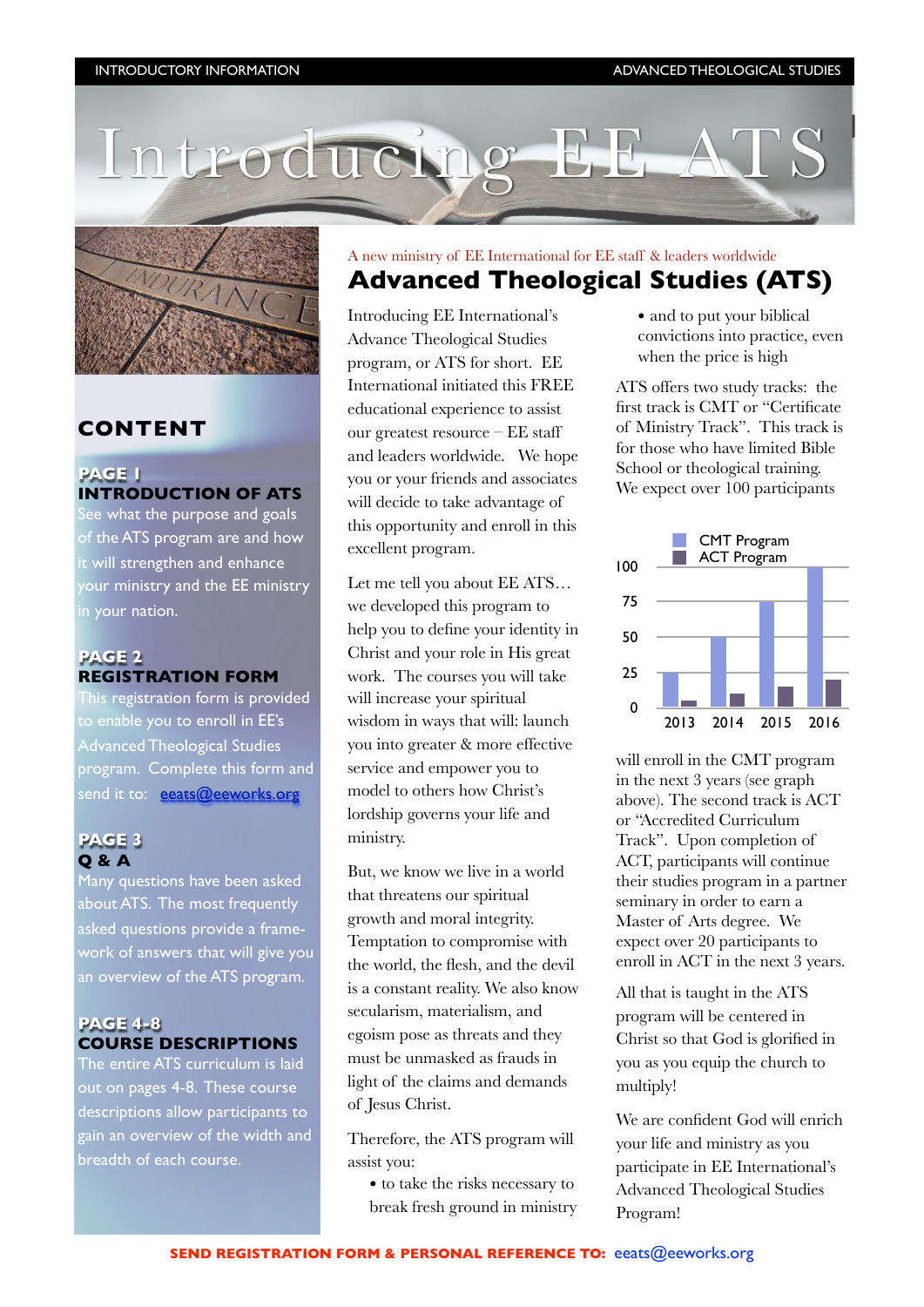# REGISTRATION

| Fill out ONE SIDE of registration only                                                                                                                                     | Fill out ONE SIDE of registration only                                                                                                                                                                                                   |  |  |
|----------------------------------------------------------------------------------------------------------------------------------------------------------------------------|------------------------------------------------------------------------------------------------------------------------------------------------------------------------------------------------------------------------------------------|--|--|
| <b>Registration for</b>                                                                                                                                                    | <b>Registration for</b>                                                                                                                                                                                                                  |  |  |
| <b>Certificate of Ministry Track (CMT)</b><br>Upon completion of this track, you will receive:<br>Certificate of Ministry Diploma from EE International<br>32 Credit Hours | <b>Accredited Curriculum Track (ACT)</b><br>Upon completion of this track, you will receive:<br>Master of Arts Degree from EE Int'l & Partner Seminary<br>37 Credit Hours plus courses required by partner seminary<br><b>Full Name:</b> |  |  |
| Full Name:                                                                                                                                                                 |                                                                                                                                                                                                                                          |  |  |
| Name of Continental Vice President:                                                                                                                                        | <b>Name of Continental Vice President:</b>                                                                                                                                                                                               |  |  |
| <b>Ministry Location &amp; Address:</b><br>Country and City or Nearby City:                                                                                                | <b>Ministry Location &amp; Address:</b><br>Country and City or Nearby City:                                                                                                                                                              |  |  |
| Email Address:                                                                                                                                                             | <b>Email Address:</b>                                                                                                                                                                                                                    |  |  |
| <b>Skype or Phone Number:</b>                                                                                                                                              | <b>Skype or Phone Number:</b>                                                                                                                                                                                                            |  |  |
| Number of years in ministry:                                                                                                                                               | Number of years in ministry:                                                                                                                                                                                                             |  |  |
| Number of years serving with EE: ___________                                                                                                                               | Number of years serving with EE: ___________                                                                                                                                                                                             |  |  |
| Official role / position with EE:                                                                                                                                          | Official role / position with EE:                                                                                                                                                                                                        |  |  |
| <b>Educational accomplishments</b><br>Completed Secondary School:<br><b>YES</b><br>NO.                                                                                     | <b>Educational accomplishments</b><br>Completed Secondary School:<br><b>YES</b><br>NO.                                                                                                                                                   |  |  |
| Year Completed                                                                                                                                                             | Year Completed                                                                                                                                                                                                                           |  |  |
| Completed College or Bible School<br><b>YES</b><br>NO.<br>Year Completed                                                                                                   | Completed College or Bible School<br><b>YES</b><br>NO<br>Year Completed                                                                                                                                                                  |  |  |
| <b>Additional Education</b>                                                                                                                                                | <b>Additional Education</b>                                                                                                                                                                                                              |  |  |
| Type of education/degree & year completed                                                                                                                                  | Type of education/degree & year completed                                                                                                                                                                                                |  |  |
|                                                                                                                                                                            |                                                                                                                                                                                                                                          |  |  |
|                                                                                                                                                                            |                                                                                                                                                                                                                                          |  |  |
|                                                                                                                                                                            |                                                                                                                                                                                                                                          |  |  |
| One (I) Recommendation is Needed from:<br>National Director, Regional Director or Continental VP                                                                           | One (I) Recommendation is Needed from:<br>National Director, Regional Director or Continental VP                                                                                                                                         |  |  |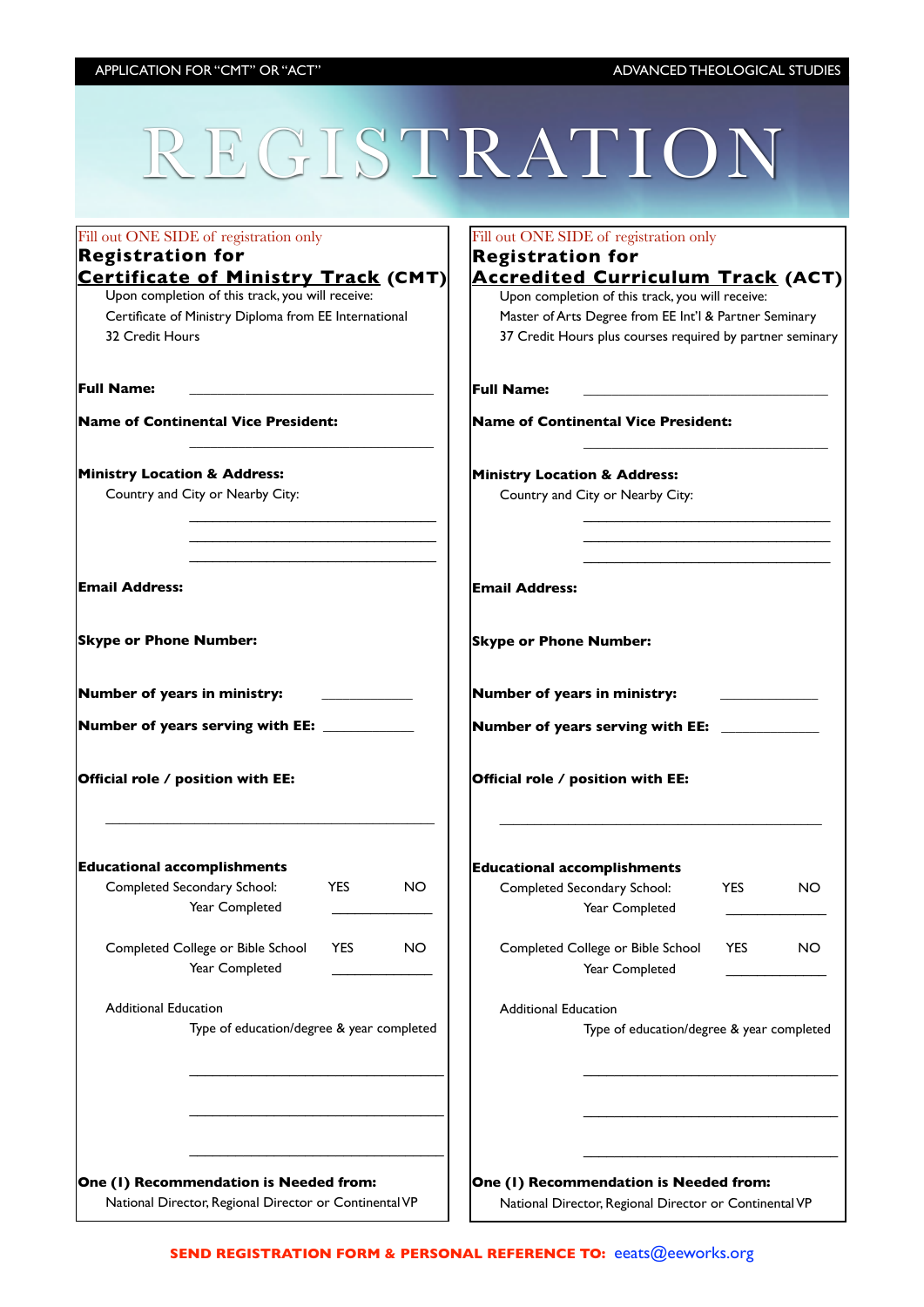

# **Frequently Asked Questions**

| Who may participate in the ATS<br>program? I know it is for EE<br>staff but what if I have a friend<br>who wants to enroll in some of<br>the ATS courses? | Advanced Theological Studies courses are offered FREE of charge to all EE staff<br>world-wide. Therefore, all who want to participate in ATS must be active in EE. If<br>you are active in EE, you may enroll in ATS by sending the registration form and a<br>letter of recommendation from the EE National Director, Regional Director or<br>Continental Vice President to the following email address: eeats@eeworks.org<br>You<br>will then receive a "username" & "password" and you will be enrolled in ATS.                                                                                                                                                                  |
|-----------------------------------------------------------------------------------------------------------------------------------------------------------|-------------------------------------------------------------------------------------------------------------------------------------------------------------------------------------------------------------------------------------------------------------------------------------------------------------------------------------------------------------------------------------------------------------------------------------------------------------------------------------------------------------------------------------------------------------------------------------------------------------------------------------------------------------------------------------|
| What will be required of me if I<br>enroll in the ATS program?<br><b>How much time commitment</b><br>will this program require of me?                     | The time commitment will vary depending on how many courses you take at one<br>time. We recommend you take one course at a time which will require 3 to 6 hours of<br>study per week. Each course has 10 sessions. Therefore, if you were to do one session<br>per week, you would complete each course in 10 weeks                                                                                                                                                                                                                                                                                                                                                                 |
| Will all ATS courses be taught<br>by EE leaders or will there be<br>others who will teach these<br>courses? And, can I choose<br>which courses to take?   | Most core curriculum courses are taught by EE leaders such as: Archbishop<br>Harry Goodhew, Dr. Tom Stebbins, Dr. John Sorensen, Rev. Tom Mangham and<br>others. However, a few guest lecturers include: Dr. Archie Parrish (instrumental in<br>assisting Dr. D. James Kennedy in starting EE International); Dr. John Parrish (leader<br>from the Billy Graham Evangelistic Association); Dr. Norm Blackaby & Dr. Calvin<br>Beisner (both renowned for their teaching and authoring numerous published books).<br>You are required to take EE core courses but if you have completed theological<br>courses similar to Third Millennium courses, you may opt out of these courses. |
| <b>What is the "CMT" (Certificate</b><br>of Ministry Track) and what<br>degree will I get when I<br>complete the CMT program?                             | Those who are unable to meet academic requirements needed for accredited<br>coursework can pursue the "Certificate of Ministry Track" (CMT). CMT participants<br>must complete 17 credit hours earned in EE's 5 core curriculum courses and 15 credit<br>hours earned in the 6 "Third Millennium Courses". Upon completion of the CMT<br>program you will receive: "EE International Certificate of Ministry Diploma".                                                                                                                                                                                                                                                              |
| <b>What is the "ACT" (Accredited</b><br><b>Curriculum Track) and what</b><br>degree will I get when I<br>complete the ACT program?                        | Those pursuing the Accredited Curriculum Track (ACT) must complete 17 credit<br>hours earned in EE's 5 core curriculum courses and 20 credit hours earned in the 6<br>"Third Millennium Courses". Upon completion of the ACT course work, students<br>may pursue additional courses required by partner seminaries in order to earn an<br>accredited "Master of Arts Degree" presented by the seminary in partnership with EE.                                                                                                                                                                                                                                                      |
| How do I complete reading<br>assignments in books which are<br>recommended by ATS teachers?                                                               | Students who pursue the CMT will be required to do some recommended<br>reading. However, those pursuing the ACT program will be sent recommended books<br>on required reading list and thus they will be able to complete all reading assignments.                                                                                                                                                                                                                                                                                                                                                                                                                                  |
| How will I be graded or what<br>system of grading will be used<br>to monitor my progress in each<br><b>ATS course?</b>                                    | Accountability is important to the success of your learning experience. ATS<br>courses are offered on-line but ATS administrators are able to monitor your<br>involvement in each course. Therefore, you will be required to submit all course<br>assignments on or before the end or each week or session (NOTE: a one week grace<br>period will be given to those who experience technical/internet/computer difficulty).                                                                                                                                                                                                                                                         |
| How do I register for ATS<br>courses and do I need to send<br>an application with letter of<br>recommendation in order to<br>become a student in ATS?     | It is not necessary to fulfill an application form to participate in ATS. However,<br>you are required to complete the attached "Registration Form" and send it to the<br>your National Director, Regional Director or Continental Vice President. When we<br>receive these two items, we will send you a "User Name" and "Password" which will<br>allow you to log-onto the ATS web site and you can begin your studies with ATS.                                                                                                                                                                                                                                                  |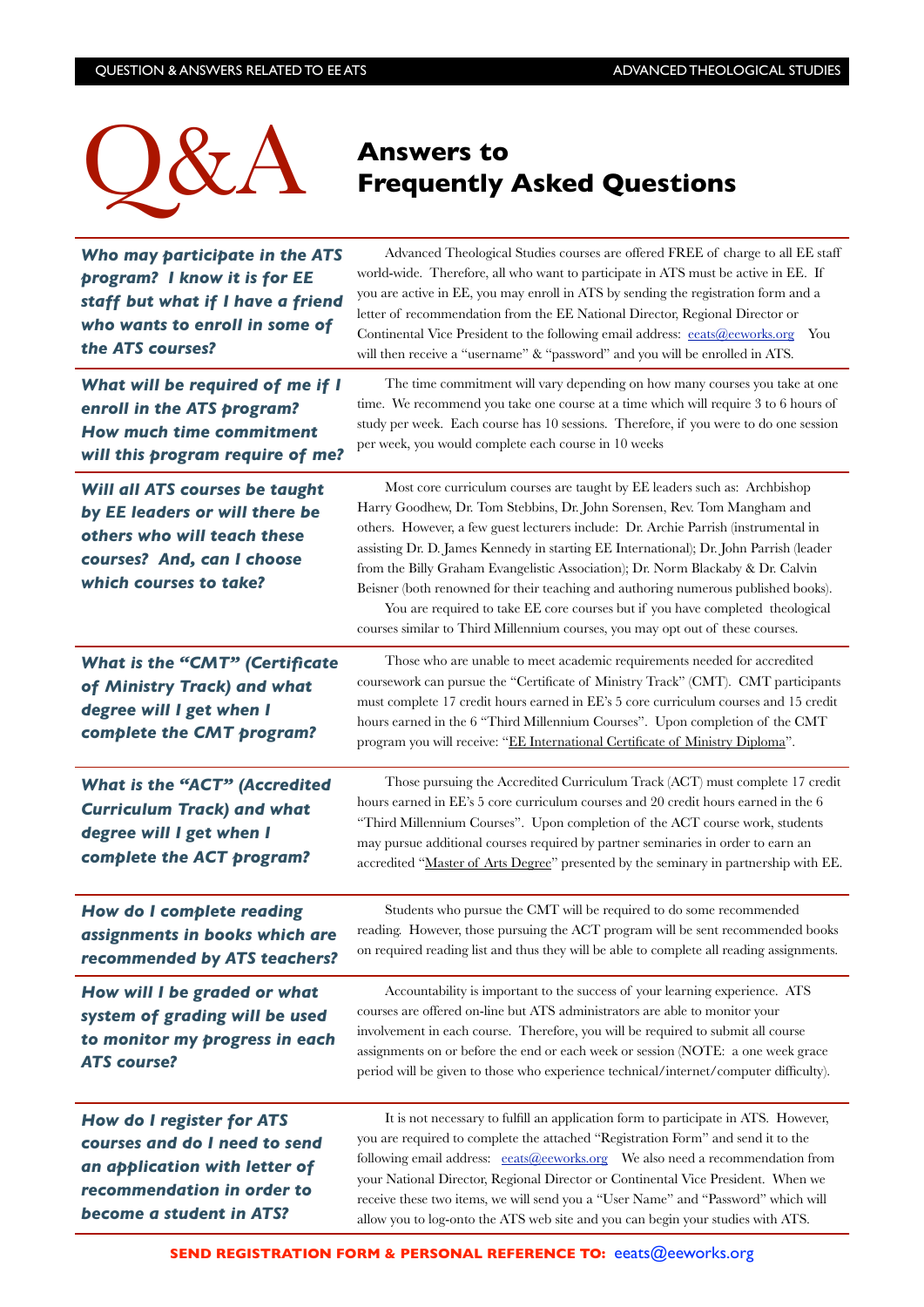#### **The Mission of God (a historical view of the outreach of the Church)**

Lead Teacher: Archbishop Dr. Harry Goodhew (3 credits for CMT and ACT)

Most Christians would agree that the Bible provides a basis for mission. But Harry Goodhew maintains that the entire Bible is generated by and is all about God's mission.

This course will clearly show that Christian mission is not man's mission but the mission of God, specifically the mission of the triune God. This course will also help students know that in order to understand the Bible, they need to see the "big picture" of God's mission and how the familiar bits and pieces fit into the grand narrative of Scripture.

In summary, students taking this course will learn that God's mission is to reclaim the world and God's people have a designated role to play in that mission.

#### **Spiritual Development (fostering personal Spiritual Formation)**

Lead Teacher: Rev. Tom Mangham (3 credits CMT and ACT) Dr. Harry Goodhew; Dr. John Parrish; Dr. Archie Parrish; Dr. Norm Blackaby

This course introduces you to biblical and spiritual formation principles. Attention is given to the expression and growth of one's personal spiritual life, the nature of holistic integrity, the role of spiritual disciplines, and ways in which ministry personnel can cultivate spiritual growth in other people.

Special emphasis will be devoted to the leader's personal spiritual formation and on God's plan of transforming the leader into Christ's likeness.

#### **Communicating Effectively (teach, preach & speak to bring about change)**

Lead Teacher: Dr. John Sorensen (3 credits CMT and ACT) Dr. Tom Stebbins; Ms. Joanna Matasic; Rev. Tom Hendrikse

This course provides an overview of communication as it relates to leadership practices in church and ministry-based contexts. With an emphasis on the critical role of the ministry leader as teacher/ preacher, it integrates elements of educational practices in order to cultivate effective biblical teaching in leadership contexts concerned with Christian discipleship. Based on Ephesians 4:11-12, this course emphasizes the equipping/teaching responsibility of leadership and will require the student to learn how to prepare multiple teaching presentations which can be used in a variety of contexts. Students will learn the tools and skills necessary for responsible Bible interpretation and presentation.

#### **Understanding the Cults**

Lead Teacher: Dr. Calvin Beisner (3 credits CMT and ACT)

This course emphasizes the importance of developing leaders who are "rightly handling the word of truth" [\(2 Tim. 2:15\)](http://biblia.com/bible/esv/2%20Tim.%202.15). The focus is on building a defense against all forms of false teaching by becoming acquainted with the truth. The clearer our understanding of truth, the more easily we will be able to spot the lie. This course will study many cults and their deviation from mainstream religious groups. Students will learn the necessary tools to recognize the most common exhibited characteristics of cults in both doctrine and practice. Students will learn to discern these patterns and to identify cult-like tendencies in Christian organizations or churches that should warn us against any form of complacency.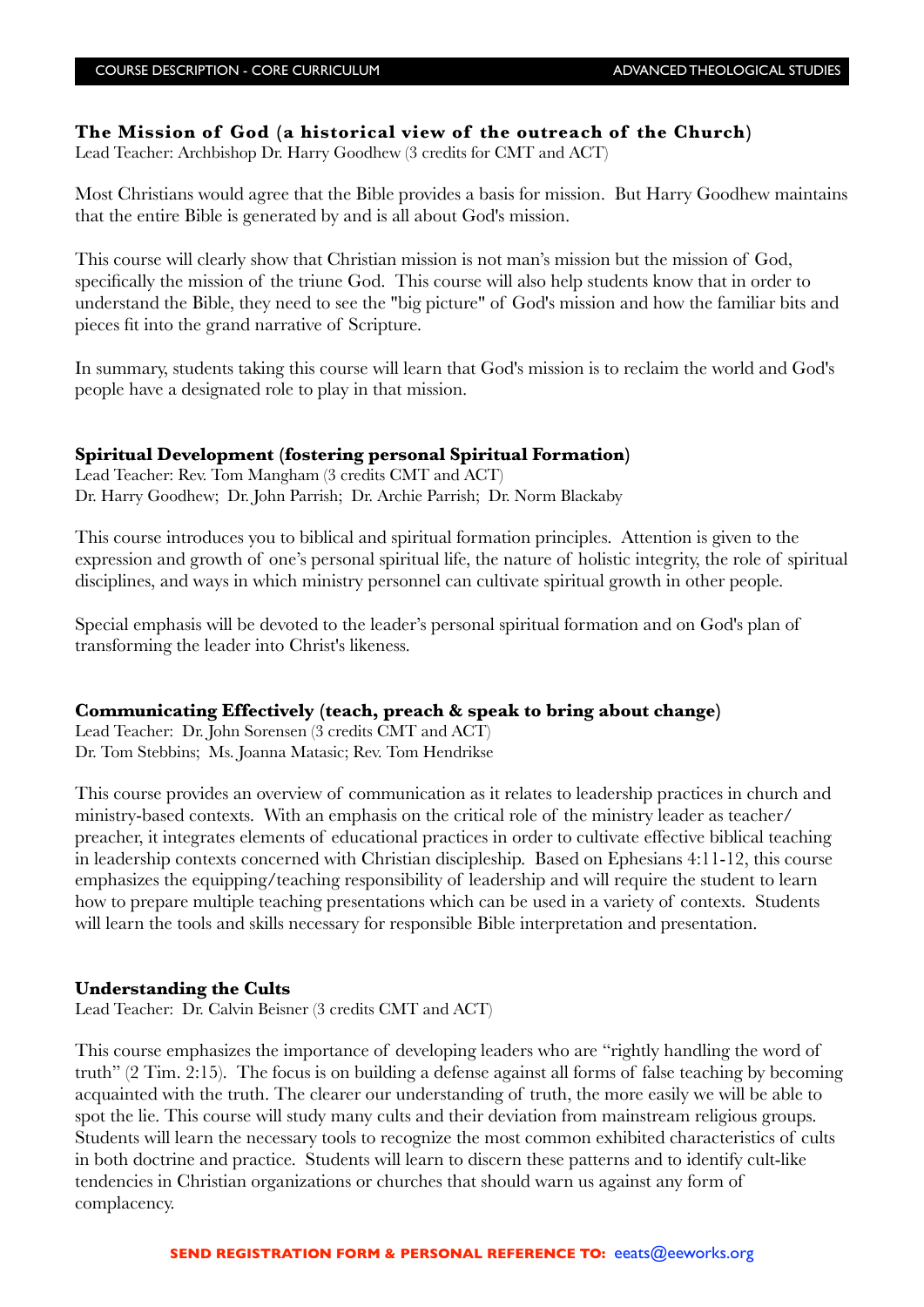#### **Evangelism Explosion Practicum**

Facilitators: Dr. Darrell Farney & Dr. John Sorensen (5 credits for CMT and ACT)

As "trainee" (2 credit) / As "trainer" (2 credit) / As student of "clinic/launch training" (1 credit)

This practicum will assist EE staff review three levels of leadership training as set forth by Evangelism Explosion International. A biblical theology of evangelism will be foundational as students review the following:

- Reviewing key principles of 3 levels of EE training (Trainee, Trainer, Clinic Teacher).
- Reflecting on experience of three levels of training (positives/negatives).
- Reinforce the Biblical mandate of the EE training (Eph 4:11-12; 2 Tim 2:2; Philemon 6).
- To strengthen and clarify understanding of terms such as: "discipleship", "mentoring" and "coaching" (i.e. how do these terms relate to "being good trainer"?)

This course will include the study of principles, practices, and strategy needed in building a ministry of multiplication. Emphasis will be placed upon practical application within the church setting where believers become trainees, trainees become trainers and trainers become multiplying leaders.

#### **Old Testament Survey -**

Lectures provided by Third Millennium Ministries

These courses will look at the overarching message of the Old Testament. Students will study the content and message of the covenants & canon as well as learning to apply these to modern life.

#### **Kingdom Covenants & Canon** (2 credits for CMT & ACT)

Unfortunately, many Christians lack a firm understanding of the theology and significance of the Old Testament. Yet, Jesus and his apostles taught that the Old Testament is very important for Christians. As a matter of fact, when Paul told Timothy that all Scripture is God-breathed and is useful for teaching, rebuking, correcting and training in righteousness, he was referring primarily to the Old Testament.

#### **The Pentateuch** (1 credit for ACT)

The books of Moses — Genesis, Exodus, Leviticus, Numbers and Deuteronomy — are the first five books in the Bible, and are commonly known as "The Pentateuch." These books explain God's covenant with his people, including his Law and its many blessings and curses. They form the foundation of the rest of the Old Testament, and of the New Testament as well.

This course will answer the following questions: How are Christians to interpret and apply these books today? Were they intended to be relevant only to the ancient Israelites? Are they understandable only by modern Christians with the aid of science? Are they primarily historical curiosities, or are modern Christians bound by their requirements?

#### **Father Abraham** (1 credit for ACT)

Christians, Muslims and Jews all look to the patriarch Abraham as the father of their faiths, but these religions draw very different conclusions from his biography.

This course explores the account of Abraham's life in Genesis from a distinctly Christian perspective in order to answer questions such as: What did these stories mean for those who first received them? And what do they mean for us today? A summary of the structure, content, original meaning and modern application of Genesis 12-25 will be reviewed in this course.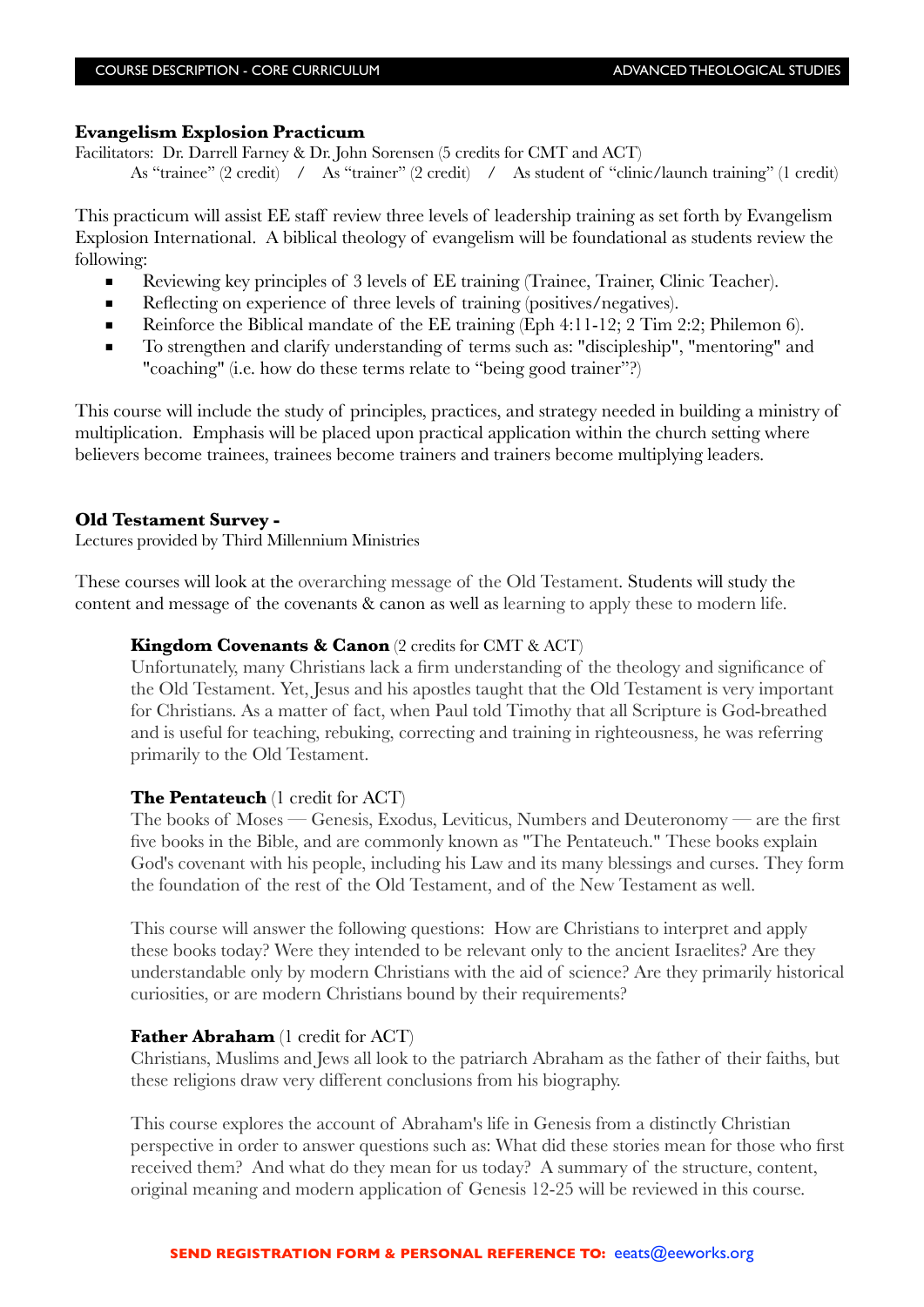#### **New Testament Survey**

Lectures provided by Third Millennium Ministries

#### **NT Survey - The Gospels** (1 credit for CMT & ACT)

The first four books of the New Testament — Matthew, Mark, Luke and John are commonly known as "the Gospels." These books explain the life and ministry of Jesus, and are the basis for most of the distinctive doctrines of Christianity. The aim of this course is to acquaint students with the background, content, message and personal application of the Gospels. And to also summarize the original meaning and modern application of Matthew, Mark, Luke and John.

#### **NT Survey - Focus on Book of Acts** (1 credit for CMT & ACT)

The Book of Acts, also called "The Acts of the Apostles," is the companion volume to the Gospel of Luke. It records the establishment of the early church under the leadership of the Apostles, and the activity and growth of the church during the middle of the first century.

#### **NT Survey - Pauline Theology** (1.5 credits for CMT & ACT)

Paul passionately proclaimed the good news of individual salvation in Jesus Christ. But this wasn't the heart of Paul's gospel.

According to Paul, salvation is not primarily about individuals being saved from the wrath of God. Rather, the gospel is about the triumph of Jesus Christ and the kingdom of God. It is about God redeeming and recreating the heavens and the earth through Jesus Christ, and about our participation in that renewed world. The aim of this course will be to summarize the structure, content, original meaning and modern application of Galatians, 1 & 2 Thessalonians, and 1 & 2 Corinthians.

#### **Systematic Theology I – Inspiration & Interpretation**

Lectures provided by Third Millennium Ministries

These courses introduce you to the principles and processes of biblical interpretation and application. Emphasis will be placed on both theory and practice. Within the framework of an exegetical method, you will learn to apply basic principles to selected missiological passages from the Old and New Testaments. Special attention will be given to the principles used in correctly interpreting parables, poetry, and prophecy.

#### **Building Your Theology** (1 credit for CMT & ACT)

Modern evangelical theology is flooded with conflicting viewpoints. Many disagreements arise between denominations, while others arise within individual churches. The apparent hopelessness of reaching theological unity has led some Christians to deny the value of theology.

This course will help students build a foundation for Christian theology by introducing the interconnected disciplines of biblical studies, theology, church history, and practical theology. And by describing a responsible, scriptural method for developing theological convictions.

#### **Building Systematic Theology** (2 credits for CMT & ACT)

Throughout the history of the church, faithful Christians have used systematic theology to communicate the teachings of our faith. Systematics has proven to be a helpful tool for expressing ideas clearly, and for organizing them in ways that increase our understanding of Scripture. At times, systematic theology has been misused, but this course will help student see that when employed in submission to Scripture, systematic theology provides Christians with a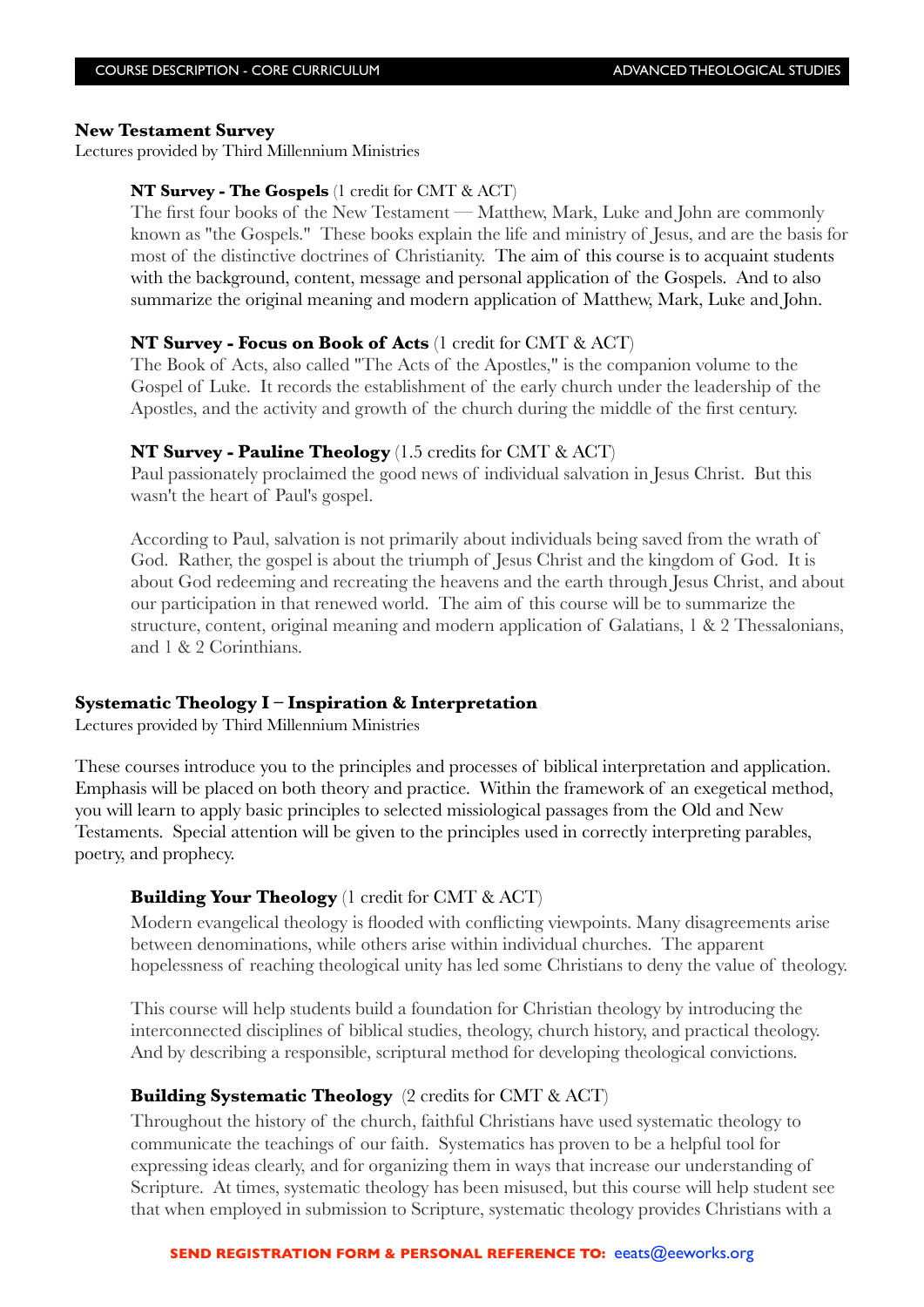#### **Systematic Theology I – Inspiration & Interpretation (Con't)**

#### **Building Biblical Theology** (1 credits for ACT)

Faithful Christians have always recognized the importance of progress in biblical history, especially as it relates to humanity's fall into sin and to God's redemptive work. Biblical theology is a specialized discipline that studies this progress by tracing the development of theological ideas between historical epochs. Used rightly, this tool will enable students to interpret and apply Biblical truth.

#### **Systematic Theology II – Biblical Ethics (related to God's Kingdom & Man's role in the Kingdom of God).** Lectures provided by Third Millennium Ministries

Biblical Ethics - Christian morality has always been challenged and rejected by unbelievers. But today even many believers have lost their moral footing. Moreover, believers who want to live ethically are frequently confused by the complexities of ethical decisions. Even so, with proper study of the Bible's system of ethics, Christians can learn how to evaluate problems in ways that lead to biblical solutions. These courses will help students describe the Bible's system of morality in terms of ethical standards, goals and motives. It will also equip Christians to understand the biblical standards that apply to modern dilemmas.

**Circumstances of the Kingdom (related to God's Law)** (1 credit for CMT & ACT) There are many issues that could be addressed as we think of God himself as the absolute moral law. But purposes of this course will be to touch on two matters: First, we will speak of goodness as a personal attribute of God. And second, we will look at the fact that God's goodness is the ultimate standard for all goodness.

#### **Life in the Kingdom (related to loving God)** (1.5 credits for CMT & ACT)

Unlike many other ethical systems, our definition focuses on God and his blessing rather than on terms like good or evil, or right or wrong. Those things that receive Gods blessing are good and right, whereas those things that do not receive his blessing are wrong and evil. This course will help students see two implications of focusing on God and his blessing in this way: First, God's nature is the standard of morality; and second, God's actions demonstrate the standard of morality.

#### **Program of the Kingdom (related to loving our neighbor)** (1 credits for ACT)

Christian morality has always been challenged and rejected by unbelievers. But today even many believers have lost their moral footing. Moreover, believers who want to live ethically are frequently confused by the complexities of ethical decisions. Even so, with proper study of the Bible's system of ethics, Christians can learn how to evaluate problems in ways that lead to biblical solutions.

This course will help to describe the Bible's system of morality in terms of ethical standards, goals and motives. The result will be, students will be equipped to understand the biblical standards that apply to modern dilemmas.